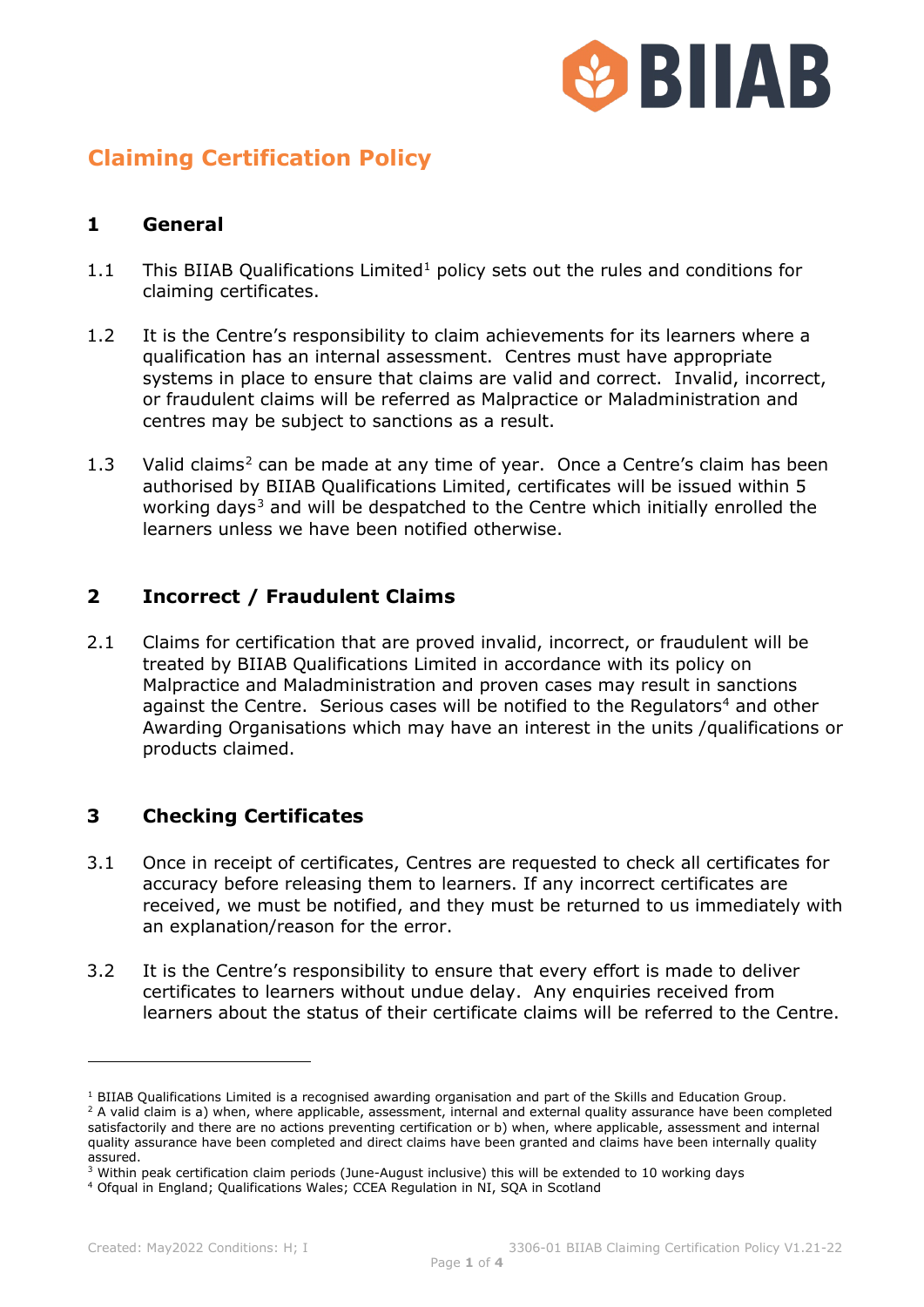

4.3 In cases where certificates are unclaimed by learners, centres should follow their own policy on the retention/disposal of any certificates unclaimed by learners.

#### **4 Certificate Re-issue**

- 4.1 A certificate is re-issued where:
	- 4.1.1 Certificates are lost in transit between BIIAB Qualifications Limited and the Centre.

We will investigate the loss with the postal / courier service and bear the cost of any replacement. If certificates are re-issued and the originals are later recovered, the re-issued certificates must be returned to us.

4.1.2 Certificates are lost in transit between the Centre and the learner.

The Centre is responsible for investigating the loss with the postal / courier service and will bear the cost of any re-issue. If certificates are reissued and an original is later recovered, the re-issued certificate must be returned to us.

4.1.3 Certificates are damaged in transit between BIIAB Qualifications Limited and the Centre.

These must be returned to us with the original packaging before certificates can be re-issued. We will bear the cost of re-issue.

4.1.4 Certificates are damaged in transit between the Centre and the Learner.

These must be returned to us before certificates can be re-issued. The Centre will bear the cost of re-issue.

4.1.5 Certificates have been printed with spelling errors.

Certificates must be returned to us before certificates can be re-issued. The Centre will bear the cost of re-issue.

4.1.6 Centres have made an error when claiming.

Certificates must be returned to us with full details of how the error occurred before certificates can be re-issued. The cost for re-issue will be charged to the Centre. All such errors will be logged as Maladministration against the Centre and the Centre's Head of Quality will be requested to investigate the circumstances. Persistent failure to rectify such errors may result in sanctions against the Centre.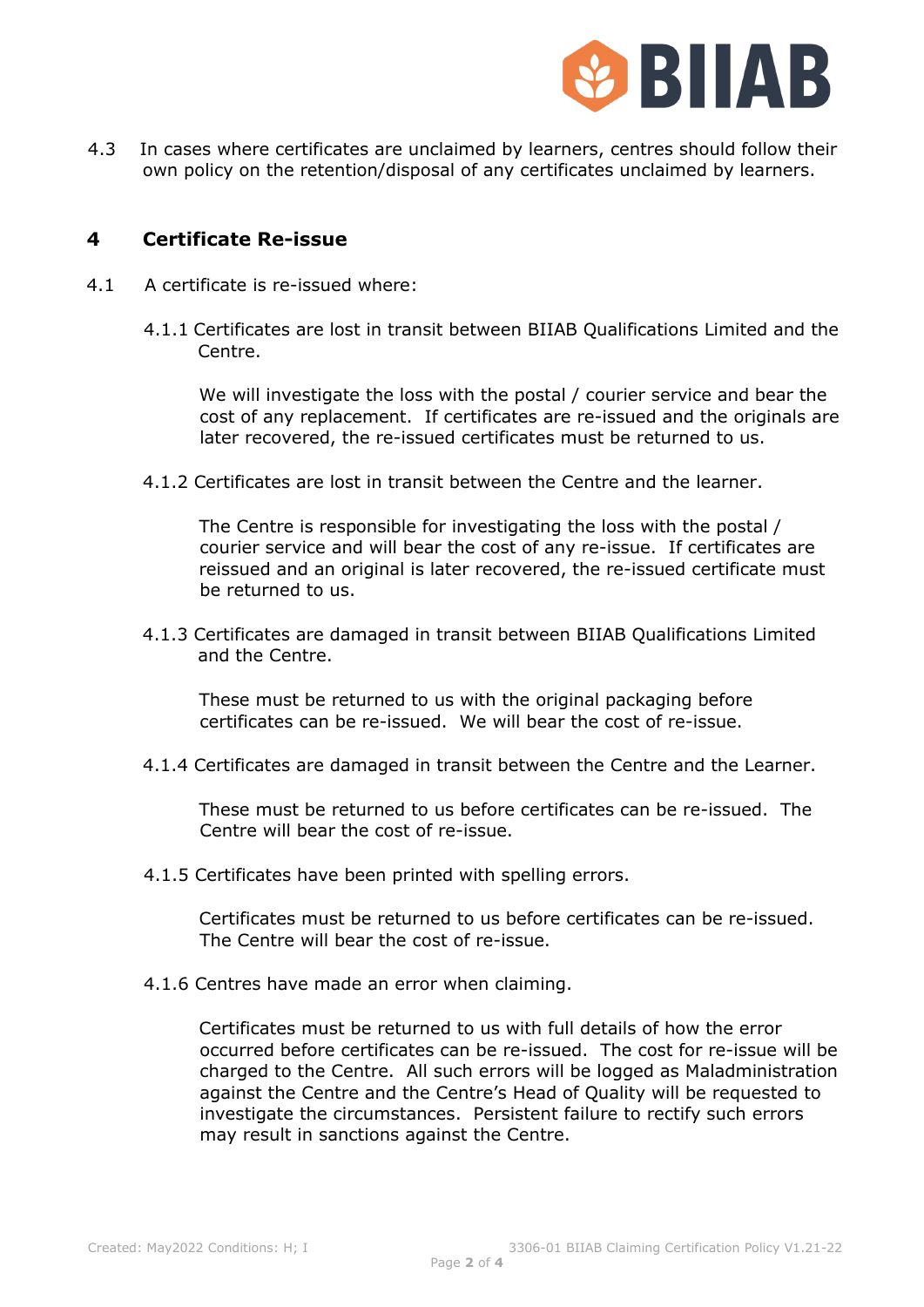

4.1.7 Centres have not received certificates in the timescales expected.

Centres must notify BIIAB Qualifications Limited in writing giving the following information:

- Learner name(s);
- Learner Number(s);
- Full Qualification Title;
- Date of claim;
- Confirming that a full check of their premises has been made to ensure certificates have not been received.

BIIAB Qualifications Limited will investigate the issue and then confirm the action(s) to be taken.

4.2 All requests for re-issue of certificates must be submitted to us within 3 months of the original certification date.

## **5 Replacement Certificates / Letters of Verification**

- 5.1 We will issue a replacement certificate for any award made after 01 June 2000.
- 5.2 A certificate may be replaced, or a letter of verification issued when:
	- an individual has lost the original certificate;
	- an individual has damaged the original certificate.
- 5.3 We will not issue a replacement certificate or letter of verification with a name change as a result of marriage or name change by deed poll.<sup>[5](#page-2-0)</sup>
- 5.4 We can provide a replacement certificate or letter of verification with a name change where this is as result of;
	- gender reassignment.
	- a learner who enters a Witness Protection Scheme as informed by a Police Officer / Solicitor.

A replacement certificate or letter of verification will only be issued once the name has been legally changed.

5.5 Requests for replacement certificates or letters of verification can only be made by learners and must be made on the current R6 Replacement Certificate Application form available on our website.

<span id="page-2-0"></span><sup>5</sup> Exceptional circumstances may apply